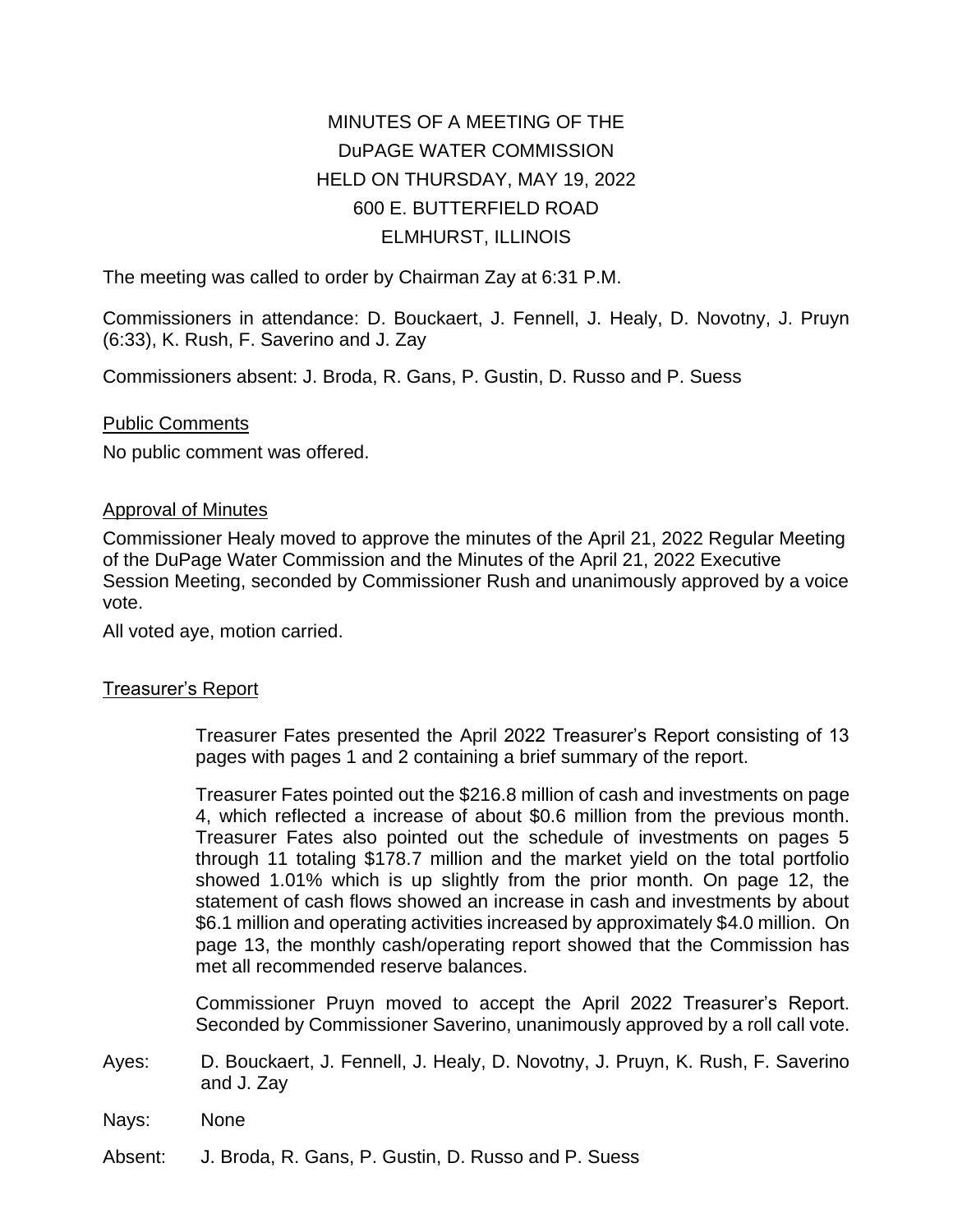# Committee Reports

## **Finance Committee – report by J. Pruyn**

Item 1: Request for Board Action: Authorizing the Transfer of Funds from the Operating & Maintenance Account to the General Account, \$5.0 million.

Commissioner Pruyn moved to accept Item 1, seconded by Commissioner Healy, unanimously approved by a roll call vote.

- Ayes: D. Bouckaert, J. Fennell, J. Healy, D. Novotny, J. Pruyn, K. Rush, F. Saverino and J. Zay
- Nays: None

Absent: J. Broda, R. Gans, P. Gustin, D. Russo and P. Suess

## **Administration Committee - report by J. Healy**

- Item 1: Resolution No. R-30-22: A Resolution Authorizing and Ratifying the disposal of certain personal property, safety equipment, owned by the DuPage Water Commission.
- Item 2: Resolution No. R-34-22: A Resolution Authorizing and Ratifying the disposal of certain personal property, a 2011 Ford F-350 truck, owned by the DuPage Water Commission.

Commissioner Healy moved to adopt item numbers 1 and 2 under the Administration Report section of the Agenda in a single group pursuant to the Omnibus Vote Procedures. Seconded by Commissioner Rush and unanimously approved by a roll call vote.

- Ayes: D. Bouckaert, J. Fennell, J. Healy, D. Novotny, J. Pruyn, K. Rush, F. Saverino and J. Zay
- Nays: None
- Absent: J. Broda, R. Gans, P. Gustin, D. Russo and P. Suess

# **Engineering & Construction Committee** – report by J. Fennell

- Item 1: Resolution No. R-22-22: A Resolution Awarding two Contracts for 36-Month Maintenance, Parts and Repair Service for Large Electric Motors at the DuPage Pumping Station to Midwest Service Center and Joliet Electric Motors – Aggregate amount not to exceed \$400,000.00.
- Item 2: Resolution No. R-31-22: A Resolution Approving and Authorizing the General Manager to enter into an Agreement with Schneider Electric through Omnia Partners Public Sector Purchasing Cooperative Contract #R170602 at a cost not to exceed \$544,600.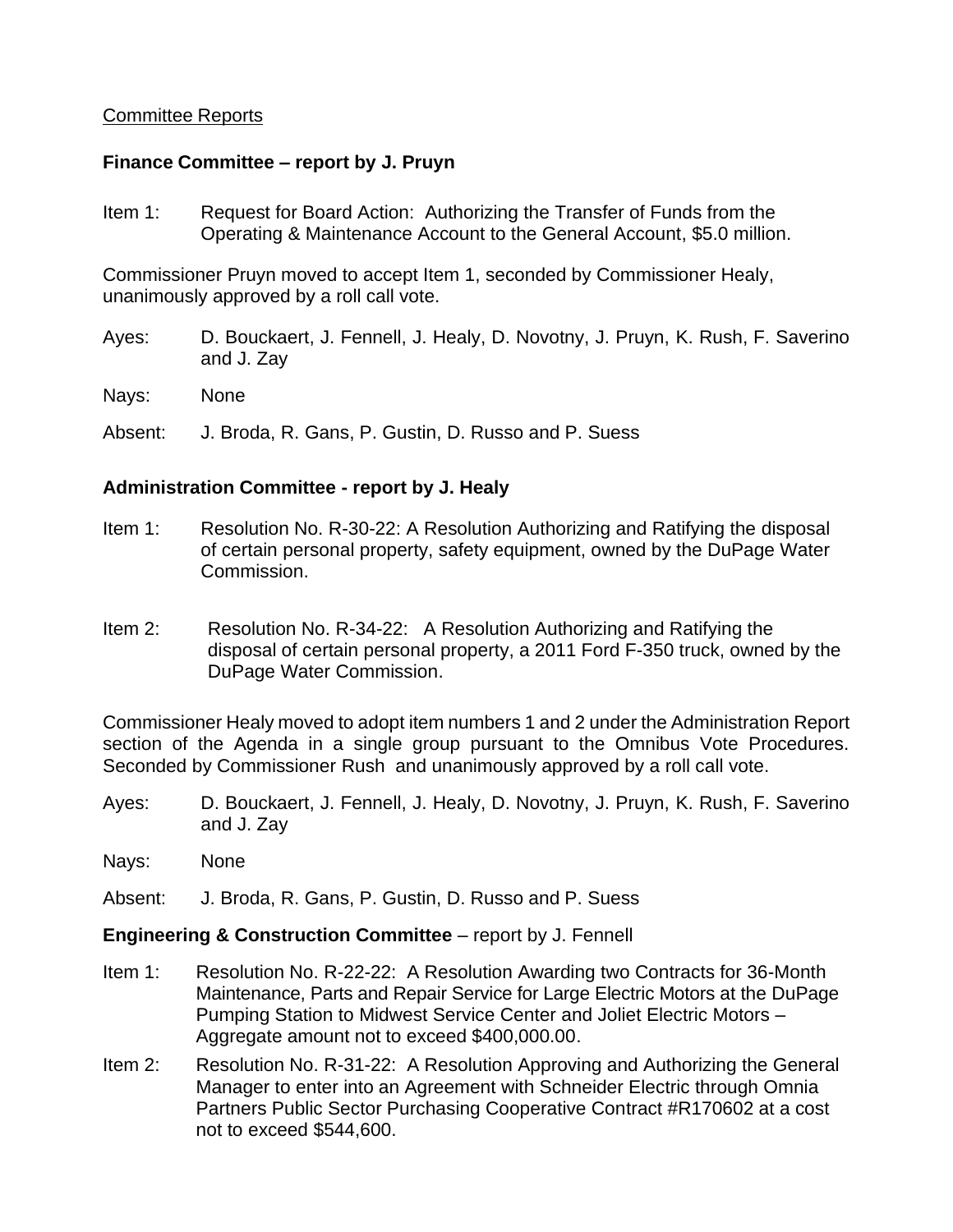- Item 3: Resolution No. R-32-22: A Resolution Directing Advertisement for Bids on a Contract for Materials Testing Services - Contract MT-12/22.
- Item 4: Resolution No. R-33-22: A Resolution Approving a Second Amendment to Task Order No. 2 under a Master Contract with DeLasCasas CP, LLC at the May 19th, 2022, DuPage Water Commission Meeting at an additional cost not to exceed \$47,600.00.
- Item 5: Resolution No. R-35-22: A Resolution Approving and Ratifying A First Amendment to Work Authorization Order No. 006 Under Quick Response Contract QR-12/21 at the May 19, 2022 DuPage Water Commission Meeting with John Neri Construction Co., additional cost not to exceed \$90,000.
- Item 6: Resolution No. R-36-22: A Resolution Directing Advertisement for Bids on a Task Order Contract for Coatings Rehabilitation, Contract CR-1/22.
- Item 7: Resolution No. R-37-22: A Resolution Suspending Purchasing Procedures and Approving the purchase of Rectifier Controls Upgrade from at the May 19, 2022 DuPage Water Commission Meeting, with Elecsys, a Lindsay Company not to exceed \$39,224.50.
- Item 8: Resolution No. R-38-22: A Resolution Approving and Ratifying Certain Work Authorization Orders Under Quick Response Contract QR-12/21 Work Authorization Order No. 010 at the May 19, 2022, DuPage Water Commission Meeting with Rossi Contractors, Inc., at a cost of \$1,168.05.

Commissioner Fennell moved to adopt item numbers 1 through 8 under the Engineering and Construction Committee Report section of the Agenda in a single group pursuant to the Omnibus Vote Procedures. Seconded by Commissioner Bouckaert and unanimously approved by a roll call vote.

- Ayes: D. Bouckaert, J. Fennell, J. Healy, D. Novotny, J. Pruyn, K. Rush, F. Saverino and J. Zay
- Nays: None
- Absent: J. Broda, R. Gans, P. Gustin, D. Russo and P. Suess